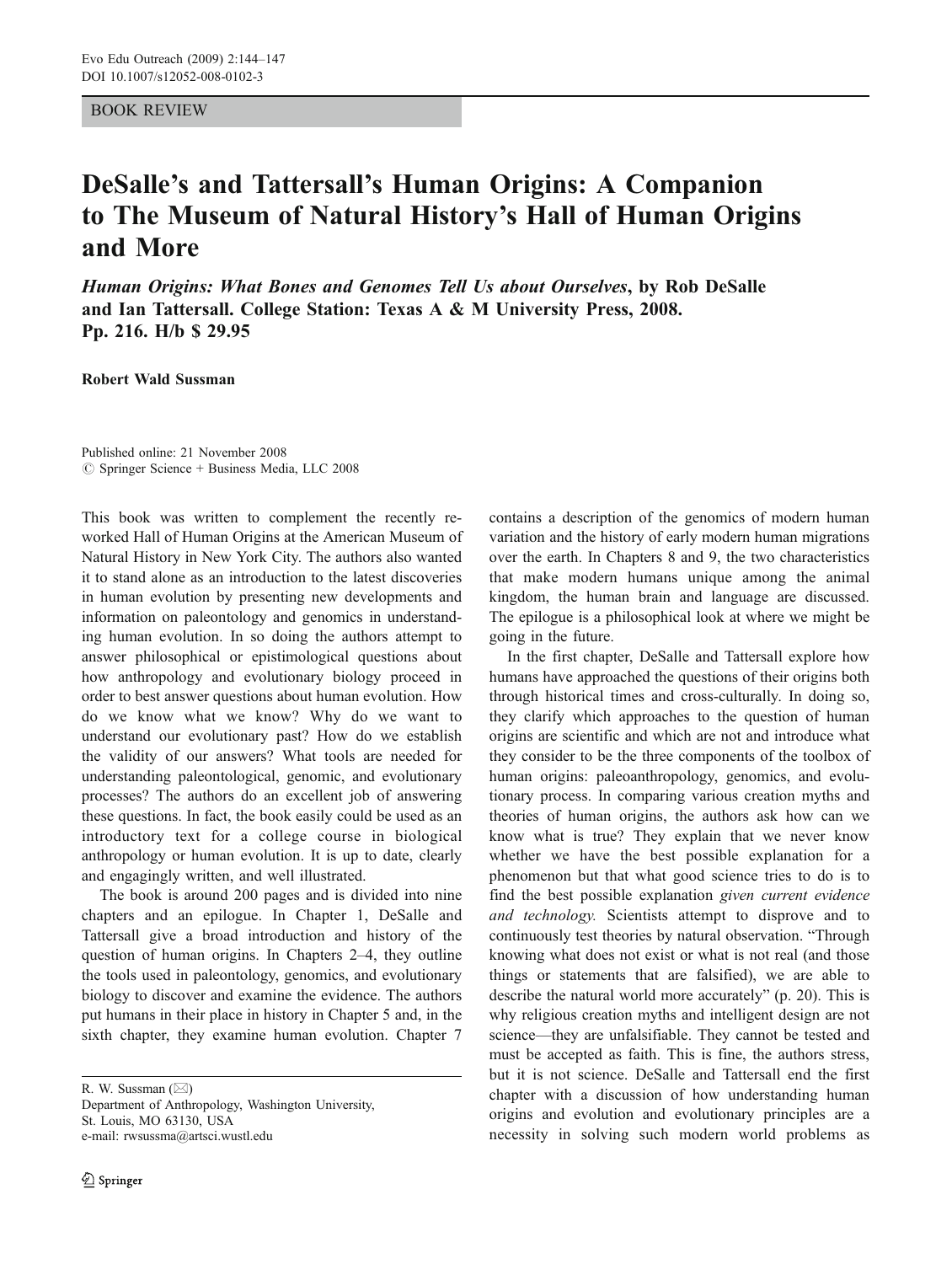disease, bioterrorism, and the energy crisis. "Origins are at the heart of understanding evolution and ultimately, we believe, at the heart of understanding the human condition"  $(n, 31)$ .

Once having identified the three major tools for the study and understanding of our origins, paleoanthropology, genomics, and evolutionary theory, in the next three chapters (2–4), DeSalle and Tattersall describe each of these avenues of research. In Chapter 2, they give a brief history of modern paleoanthropology and emphasize the multidisciplinary approach begun by Louis and Mary Leakey in their work in East Africa. They describe the work of the paleontologist and his collaborators both in the field and in the laboratory. Besides painstaking, difficult, and detailed analysis of the human fossils, paleontologists, and their fellow scientists attempt to understand the environment in which they lived, the time period they lived, their animal competitors, the relationships among them, and their behavior. The authors describe the work involved and collaborations necessary to glean these things and some of the relatively new techniques used to reach their conclusions (GIS, geochemical dating techniques, MRI, phylogenetic analysis, etc.). This is a clearly written and concise summary of the field.

In Chapter 3, DeSalle and Tattersall provide an explanation of the genome and its importance in understanding human evolution. They describe the makeup of the genome and how it functions, and how scientists map the chemicals that make up the genome (the approximately 25,000 genes in the human genome), and why this is important. As the authors state: "Genomes are a great starting point for understanding life… How organisms are put together, how they work in a molecular genetic sense, and how they react to the environment are critical to our understanding of human origins...The footprints of divergence and the history of how we evolved and are evolving are also hidden in the sequence of the bases in our genomes." (pp. 66–67).

In Chapter 4, the authors discuss evolution and human origins. Of course humans are subject to the processes of evolution, and without understanding these processes we cannot understand human origins. Thus, they describe modern approaches to evolutionary biology and how they are integrated with paleontology and genomics, how each of these fields of research compliment one another. In this chapter, the processes of evolution and speciation are clearly described. There is an interesting discussion of the differences between the causes of a speciation event and the future events that are subsequently caused by that speciation. The earliest humans differed from their chimp-like ancestors, but after this early divergence, both chimpanzees and humans went on separate evolutionary paths colored by these initial differences.

DeSalle and Tattersall next outline the place of Homo sapiens in the tree of life (Chapter 5). In this chapter, they describe patterns of divergence and evolutionary trees and how humans fit into the hierarchy of life on earth. The tree of life represents ancestor-descendent relationships, and the authors present an excellent figure (Figure 41) depicting this tree in a circular rather than the typical linear, up-anddown figure. Thus, all major taxa of living organisms are depicted as equal rather than the typical top-down rankings of the sixteenth century Scala Naturae. The authors discuss the new systematics, developed in the 1960s, in which rather than classifying organisms by the consensus of a committee of experts, a more testable perspective began to be employed. This involved (1) classifying organisms together if they were more similar to each other than they were to other organisms, and (2) if a particular characteristic was confined to a pair of species it was taken as evidence of their relationship and the result of inheritance from a common ancestor. The process also involved a philosophical feature called parsimony. "A decision about which phylogenetic tree is the best explanation for the data is typically based on choosing the one with the fewest character changes. The process by which we make evolutionary trees is call phylogenetics" (p. 84). There is a nice, simple illustration of how this is done using both morphological and hypothetical gene sequences and a cat, dog, and lizard as examples. There is an explanation of how the gene bank now is used to assist in systematics. The authors also provide a test for readers to hone their abilities to read and interpret evolutionary trees, this time using a fish, cat, dog, lizard, and a human. In the remainder of the chapter, the phylogenetic analysis of the tree of life that has been worked out over the last decade is described. As the authors explain: "We are now ready to clamber around the tree of life. There are many routes to take. The way we have chosen in this book is to bounce around the tree of life toward our own branch, in order to find out where in this convoluted, branching, crowded tree we sit." (p. 100)

After a nice review of the evolution of life up to our closest ancestors, the great apes, DeSalle and Tattersall are ready to tell us the human evolution story (Chapter 6). They provide an up-to-date outline of this adventure beginning with the first hominid fossils appearing around 7 million years ago up to the emergence of modern humans (H. sapiens). Some highlights are as follows. The idea that bipedalism was an exaptation (or preadaptation) is counterintuitive but the best explanation for this defining human behavior. By this is meant that the earliest ancestors of hominids were morphologically adapted for upright posture when they came to the ground, as are many other primates—Malagasy sifaka, spider monkeys, gibbons, and, to a great extent, the great apes. "And once it started moving on two legs while on the ground, it would have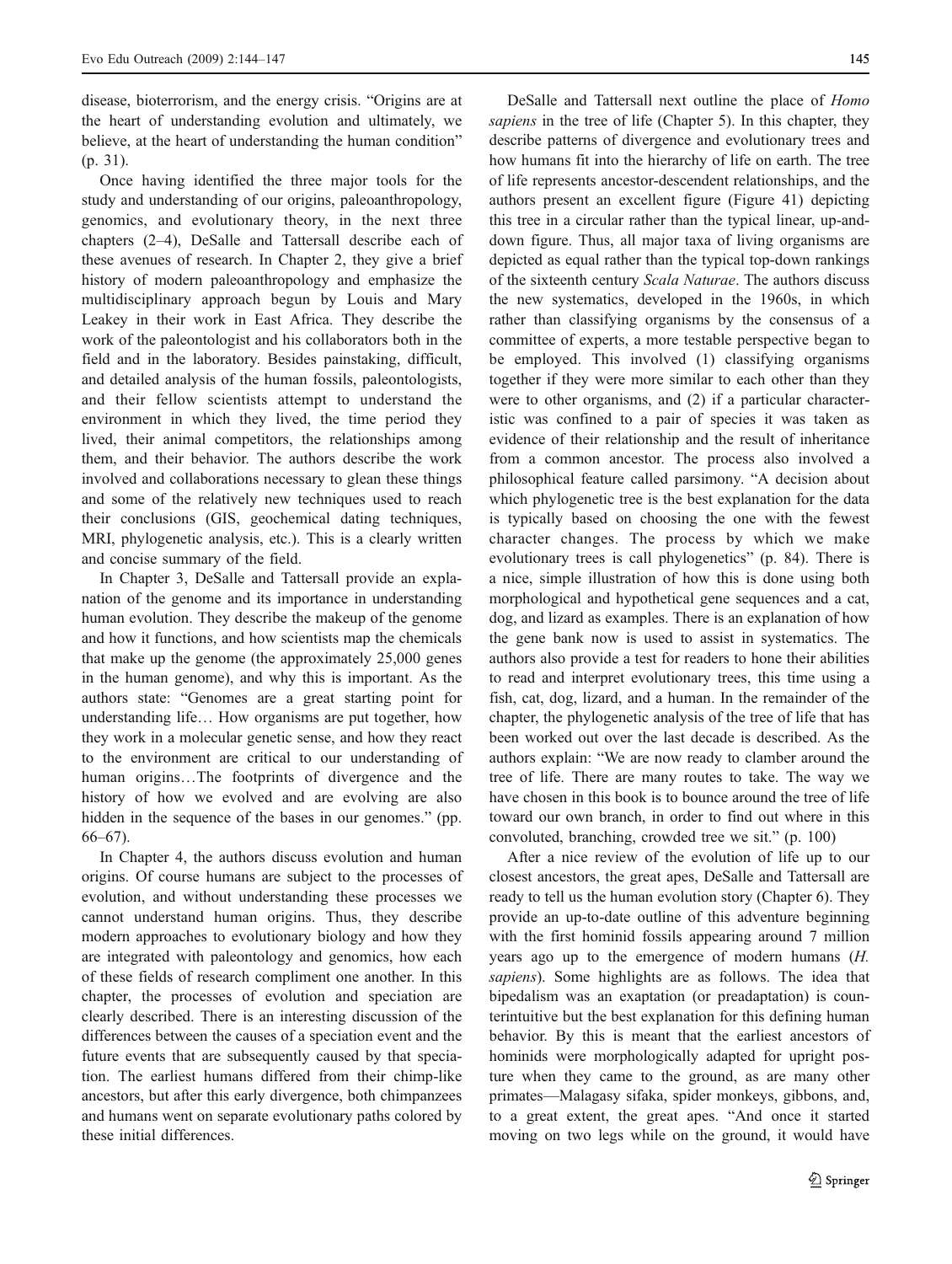possessed all of the advantages—and disadvantages—that this new style of terrestrial locomotion conferred" (p. 115). Even though our earliest ancestors were bipedal on the ground, their morphology indicates that they also were considerably agile in the trees and their ecology was likely an "edge habitat" with a mixture of open areas and forests. Our earliest ancestors were mainly frugivores–omnivores, and rather than being mainly hunters, they were likely prey to many predator species (see also Hart and Sussman [2009](#page-3-0)).

Even though they had small, ape-like brains, we should not feel too superior since one of the earliest genus of hominids, *Australopithecus*, for example, lasted from 4+ million years ago to 1.4 million years ago, approximately 3 million years. H. sapiens has only been around for 200,000 years or so. Tools appear around 2.5 million years ago and involve a number of advances in the thought processes of early humans, "clearly an epochal event in hominid history" (p. 119). And one of the important points made by the authors, both in regard to tool-making and later in the book to language, is that the toolmakers "were not physically any different from their non-tool-making predecessors…Any invention, even one as significant as this, has ultimately to be made by an individual, and to be somehow based on knowledge already there: and in appearance the individual concerned can hardly differ significantly from his or her own parents or offspring. Innovations always occur within species, simply because there is no place else for them to appear" (pp. 119–120).

In the remainder of this chapter, the authors outline events such as: the appearance of the first "hand axe" (again decoupled from any major morphological shift at about 1.6+ MYA); that of essentially modern bodies and hominids outside of Africa (around 1.8 MYA); hominids reaching Europe around 800,000 years ago and the first appearance of fire around the same time in Israel; and the first hunting weapon is found at 400,000 years ago. Neanderthal man appears in Europe at 200,000 years ago, and they were highly adaptable, living in very harsh climates, making beautiful (but monotonous) tools, probably meat eaters with warm clothing, and they buried their dead, but there is no indication from the fossil record that they developed sophisticated symbolic thought, the hallmark of H. sapiens. Humans that are morphologically modern first appear in Africa around 200,000 years ago, and they enter Europe at around 40,000 years ago, replacing Neanderthals within 10,000 years of their appearance in Europe. Again, the earliest H. sapiens were not behaving significantly differently from their predecessors. "Modern behaviors" do not begin to appear until around 75,000 years ago (such as engravings and body ornaments). "It would, of course, be unrealistic to expect that the expression of this capacity of ours (as opposed to the underlying capacity itself) should have sprung into existence full-blown. After

all, even today, we are still discovering new ways to deploy our intellectual potential" (p. 132). The expression of modern behaviors, however, seems to have exploded around 45,000 years ago. In one last point, the authors suggest that from genomic information, it appears that H. sapiens did not interbreed with Neanderthals and that it is likely that there was not just one movement out of Africa but movements back and forth, or to and from Africa, both in early and later modern H. sapiens history.

By studying the mitochondrial genome, and the X and Y chromosomes, we can trace female and male lineages throughout modern human history, including patterns of migrations of populations over the last 60,000 years. This is the subject of Chapter 7. After explaining how these genetic tools allow us to understand the movements of human populations around the earth, the authors outline this history. The first thing that genomes allow us to do is figure out times of divergence (separation) of certain populations. By measuring different rates of mutation, geneticists are able to develop molecular clocks, and another method enables calculation of times of the most recent common ancestor of a particular population (using coalescence methods). Referring to the illuminating study of population geneticist Alan Templeton ([2002\)](#page-3-0), the authors describe the two major migrations of humans out of Africa at 80,000 and 55,000 years ago, respectively. The later humans did not interbreed with the earlier ones. However, a major finding of Templeton's was that the recent pattern of human movement and breeding indicates a large and widespread Homo sapiens that has continually interbred and moved back and forth across the globe. Two things that these more detailed studies teach us is that, first, we can get a very fine-grained view of human movement for specific geographic regions. DeSalle and Tattersall outline these specific migration routes. Secondly, by looking at some of the patterns in mitochondrial DNA and the Y chromosome, and especially the X chromosome, the relationships of humans from different areas began to look not like a straight line but like a web. "This view nicely explains why there is more variation within human geographic groups then between them, and why any two randomly chosen individuals will differ at only 0.1% of their DNA sequence positions" (p. 165). As Templeton emphasizes in a [1998](#page-3-0) study, given these data, we can no longer support the concept that humans can be divided into genetically distinct biological races. Race is not a biological reality among human populations, and because of continuous admixture over the last 60,000+ years, human races never existed biologically.

The factors in the fossil record and in the genome that underlie the uniqueness of humans are examined in the next two chapters. What are the factors that make us specifically human and different from all other organisms? As the